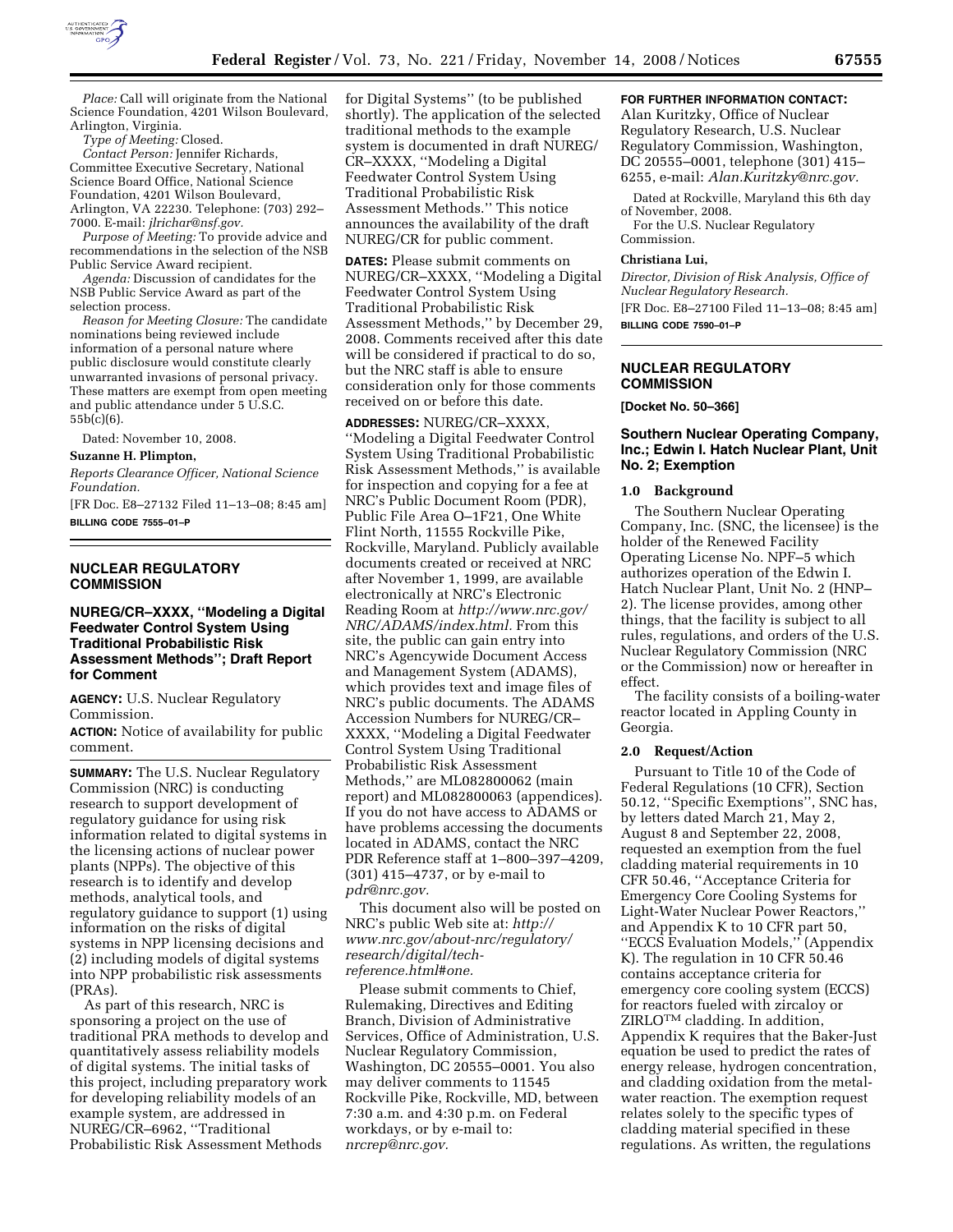presume the use of zircaloy or ZIRLOTM fuel rod cladding. Thus, an exemption from the requirements of 10 CFR 50.46, and Appendix K is needed to irradiate a lead test assembly (LTA) comprised of different cladding alloys at HNP–2.

#### **3.0 Discussion**

Pursuant to 10 CFR 50.12, the Commission may, upon application by any interested person or upon its own initiative, grant exemptions from the requirements of 10 CFR Part 50, when (1) the exemptions are authorized by law, will not present an undue risk to public health or safety, and are consistent with the common defense and security; and (2) when special circumstances are present. Under Section 50.12(a)(2) of 10 CFR, special circumstances include, among other things, when application of the specific regulation in the particular circumstance would not serve, or is not necessary to achieve, the underlying purpose of the rule.

#### *Authorized by Law*

This exemption would allow the licensee to insert two lead test fuel assemblies with fuel rod cladding that does not meet the definition of Zircaloy or ZIRLOTM as specified by 10 CFR 50.46, and Appendix K, into the core of HNP–2, beginning with fuel cycle 21. As stated above, 10 CFR 50.12 allows the NRC to grant exemptions from the requirements of 10 CFR Part 50. The NRC staff has determined that granting of the licensee's proposed exemption will not result in a violation of the Atomic Energy Act of 1954, as amended, or the Commission's regulations. Therefore, the exemption is authorized by law.

# *No Undue Risk to Public Health and Safety*

In regard to the fuel mechanical design, the exemption request relates solely to the specific types of cladding material specified in the regulations. The underlying purpose of 10 CFR 50.46 is to establish acceptance criteria for ECCS performance. In Section VI of its letter dated May 2, 2008, SNC provides a technical basis supporting the continued applicability of the 50.46 Paragraph (b) fuel criteria to GNF–Ziron. Quench tests under a restrained load have been conducted on GNF–Ziron samples oxidized to various levels at elevated loss-of-coolant accident (LOCA) temperatures. While these tests differ from the post-steam oxidized ringcompression testing (which forms the basis of the 50.46 post-quench ductility criteria), these results provide reasonable assurance that the 17 percent

oxidation and 2200 degree Farenheit criteria are valid for GNF–Ziron and meet the underlying purpose of the rule, which is to maintain a degree of postquench ductility in the fuel cladding material.

Based on an ongoing LOCA research program at Argonne National Laboratory, as discussed in NRC Research Information Letter 0801, ''Technical Basis for Revision of Embrittlement Criteria in 10 CFR 50.46,'' ADAMS Accession No. ML081350225, cladding corrosion (and associated hydrogen pickup) has a significant impact on post-quench ductility. Post-irradiation examinations provided by the licensee demonstrate the favorable hydrogen pickup characteristics of GNF–Ziron as compared with standard zircaloy. Hence, the GNF–Ziron fuel rods would be less susceptible to the detrimental effects of hydrogen uptake during normal operation and their impact on post-quench ductility.

Paragraph I.A.5 of Appendix K to 10 CFR Part 50 states that the rates of energy, hydrogen concentration, and cladding oxidation from the metal-water reaction shall be calculated using the Baker-Just equation. Since the Baker-Just equation presumes the use of zircaloy clad fuel, strict application of the rule would not permit use of the equation for the LTA cladding for determining acceptable fuel performance. Metal-water reaction tests performed by GNF on GNF–Ziron demonstrate conservative reaction rates relative to the Baker-Just equation. Thus, application of Appendix K, Paragraph I.A.5 is not necessary for the licensee to achieve its underlying purpose in these circumstances.

High temperature perforation test results were provided. These test results illustrate similar burst characteristics of GNF–Ziron as compared with standard zircaloy. In addition, the licensee provides further comparisons of material properties between GNF–Ziron and zircaloy. Based upon this comparison of material properties, GNF and SNC believe that currently approved methods and models are directly applicable to GNF–Ziron. Based upon the material properties provided in SNC's letters dated May 2 and August 8, 2008, the NRC staff finds the use of current LOCA models and methods acceptable for the purpose of evaluating LTAs containing a limited number of GNF–Ziron fuel rods.

In support of their exemption request, SNC submitted, with its letter dated August 8, 2008, a GNF document entitled, ''Impact of GNF–Ziron Cladding on Thermal-Mechanical

Licensing Limits''. This report provides an assessment of the potential impact of differences in material properties on the GSTR–M fuel thermal-mechanical methodology. While not directly related to the 50.46 exemption request, the NRC staff finds the conclusion of this report acceptable for the purpose of evaluating LTAs containing a limited number of GNF–Ziron fuel rods. Further NRC staff review may be necessary prior to batch application of GNF–Ziron fuel cladding material.

Through mechanical testing and a comparison of material properties, SNC has provided reasonable assurance that anticipated in-reactor performance will be acceptable. Further, the licensee has demonstrated that the use of current methods and models are reasonable for evaluating the cladding's performance in response to anticipated operational occurrences and accidents. Nevertheless, as with any developmental cladding alloy, the NRC staff requires a limitation on the total number of fuel rods clad in a developmental alloy in order to ensure a minimal impact on the simulated progression and calculated consequences of postulated accidents. This limitation is directly related to the available material properties (both unirradiated and irradiated) used to judge the cladding alloy's anticipated in-reactor performance. Based on the material properties data presented within the application attachments, the NRC staff finds the HNP–2 LTA program acceptable with respect to achieving the underlying purpose of 10 CFR 50.46 and Appendix K to 10 CFR part 50.

Based upon results of metal-water reaction tests and mechanical testing which ensure the applicability of ECCS models and acceptance criteria, the limited number and anticipated performance of the advanced cladding fuel rods, and the use of approved LOCA models to ensure that the LTAs satisfy 10 CFR 50.46 acceptance criteria, the NRC staff finds it acceptable to grant an exemption from the requirements of 10 CFR 50.46 and Appendix K to 10 CFR part 50 for the use of two LTAs within HNP–2.

# *Consistent With Common Defense and Security*

The proposed exemption would allow the licensee to insert two lead test fuel assemblies with fuel rod cladding that does not meet the definition of Zircaloy or ZIRLOTM as specified by 10 CFR 50.46, and Appendix K, into the core of HNP–2, beginning with fuel cycle 21. This change has no relation to security issues. Therefore, the common defense